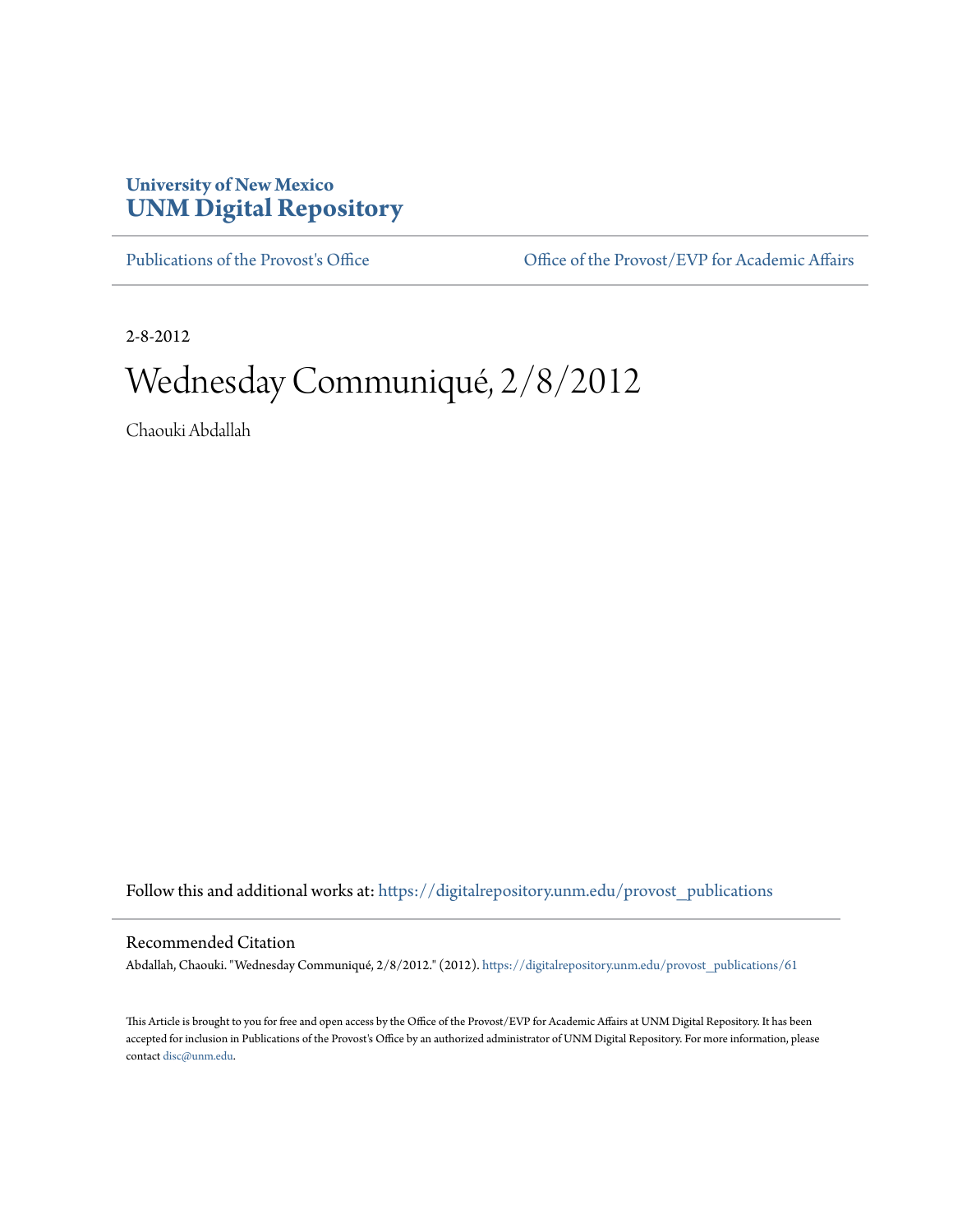

## **February 8, 2012**

**Our Second Academic Planning Series Speaker:** On Friday, February 10 at 3:00 PM, UNM alum Mr. James G. Ellis will be on campus to give the second lecture in our academic planning lecture series titled, "Creating the Next Generation of Leaders." Mr. Ellis is the Dean of the University of Southern California (USC) Marshall School of Business and holder of the Robert R. Dockson Dean's Chair in Business Administration. He holds an M.B.A. from the Harvard Business School and a B.B.A. from the University of New Mexico. The lecture will be held in the Science & Mathematics Learning Center auditorium followed by a public reception. The full press release is at: [http://news.unm.edu/2012/01/unm-hosts](http://news.unm.edu/2012/01/unm-hosts-second-lecture-tied-to-academic-planning-efforts/)[second-lecture-tied-to-academic-planning-efforts/.](http://news.unm.edu/2012/01/unm-hosts-second-lecture-tied-to-academic-planning-efforts/)

**Budget Time:** The New Mexico Legislature and the Executive Branch are nearing a decision on the state budget and higher education allocations. The Legislative Session ends on February 16 and the appropriations to state institutions will be finalized by March 12.

On March 23, President Schmidly will deliver the FY 13 budget recommendation to the Board of Regents. The final FY 13 UNM Budget will be approved on April 27.

In the meantime, many campus constituents (students, faculty, staff, and administrators) and BOR committees (such as the Academic/Student Affairs & Research and Finance &Facilities Committees) are engaged in budget planning discussions. For up-to-date information, see [http://www.unm.edu/~budget/.](http://www.unm.edu/~budget/)

**College Costs:** Does the quality of education have to conflict with access and affordability? President Obama, in his 2012 State of the Union address and following speeches, made the point that colleges need to keep the cost of higher education in check, while support from the states is being reduced. In a 2008 report titled "The Iron Triangle," this issue is discussed in detail [\(http://www.highereducation.org/reports/iron\\_triangle/index.shtml\)](http://www.highereducation.org/reports/iron_triangle/index.shtml) and the Secretary of Education had an article titled "Rethinking Higher Education: Beyond the Iron Triangle" at: [http://agb.org/trusteeship/2009/septemberoctober/rethinking-higher-education-beyond-iron-triangle.](http://agb.org/trusteeship/2009/septemberoctober/rethinking-higher-education-beyond-iron-triangle) Finally, one proposal to break the iron triangle is proposed at: [http://www.changemag.org/Archives/Back](http://www.changemag.org/Archives/Back%20Issues/March-April%202009/full-iron-triangle.html)  [Issues/March-April 2009/full-iron-triangle.html.](http://www.changemag.org/Archives/Back%20Issues/March-April%202009/full-iron-triangle.html)

**On Teaching:** I would like to encourage all of you to support the teaching and learning enterprise at UNM by attending the 7th Annual Success in the Classroom: Sharing Practices that Work conference, which takes place at the SUB on Wednesday, February 15. This event is hosted by OSET with sponsorship from many units and features presentations by faculty and graduate students about innovations and challenges in teaching and assessment. The program is linked at <http://oset.unm.edu/Successintheclassroom.html> and includes presentations from instructors in nearly every college as well as a luncheon keynote address titled "A Scholarly Approach to Science Education: Key Tools for Transformation at a Critical Time Nationally," by Dr. Noah Finkelstein, the Director of Integrating STEM Education for CU, at the University of Colorado.

**Calling all Fellows:** The Provost's Office has begun an effort to compile and then highlight information about our faculty members' accomplishments. We have requested from the Deans information about faculty honors such as fellowships in professional societies and/or prestigious awards. Once compiled, this information will be available on the Academic Affairs web site with links to the respective faculty members, their societies, etc. With your assistance, we hope to have this launched by August 2012.